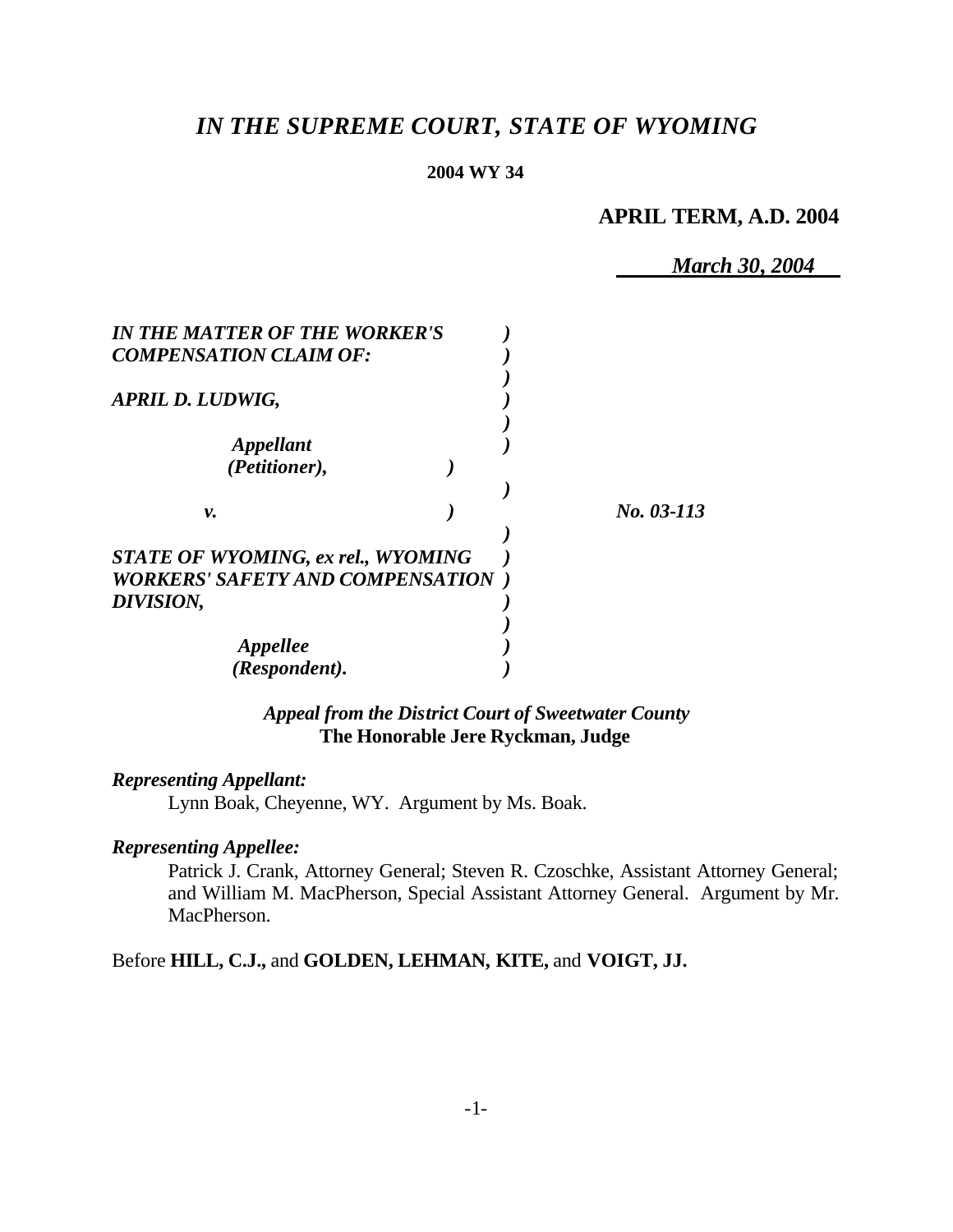#### **LEHMAN, Justice.**

[¶1] This is an appeal from a determination of the State of Wyoming, Office of Administrative Hearings (OAH), denying the permanent partial disability claim of appellant April D. Ludwig. We affirm.

#### *ISSUES*

[¶2] Ludwig sets forth the following issues:

1. Where the evidence presented at hearing was limited by agreement of the parties to a single issue, can the [OAH] base [its] decision to deny permanent partial disability benefits on a different issue?

2. If the issue is the adequacy of the claimant's job search, as framed by the pleadings, are the [State's] rules concerning compliance with [Wyo. Stat. § 27-14-405(h)] an attempt to legislate or amend or, alternatively, construe the statute?

3. If the [OAH] improperly applied W.S. 27-14-405(h) to deny permanent partial disability benefits to the claimant, is there otherwise substantial evidence in the record to conclude the claimant was not entitled to these benefits?

### *FACTS*

[¶3] Ludwig injured her back while at work in October of 1999 and received an impairment rating in October of 2000. She later was given a permanent partial impairment rating in October of 2001. Ludwig applied for six jobs in 2000, two jobs in 2001, and six jobs in 2002. Ludwig conducted her search for the six jobs in 2002 during the eight days just prior to making application for permanent partial disability. Ludwig's application was denied by appellee State of Wyoming, ex rel. Wyoming Workers' Safety and Compensation Division (State) on March 14, 2002, on the basis that she was not actively seeking work.

[¶4] Ludwig appealed this determination to the OAH. After hearing, the OAH upheld the State's determination. On review, the district court upheld the decision of the OAH. This appeal followed.

### *STANDARD OF REVIEW*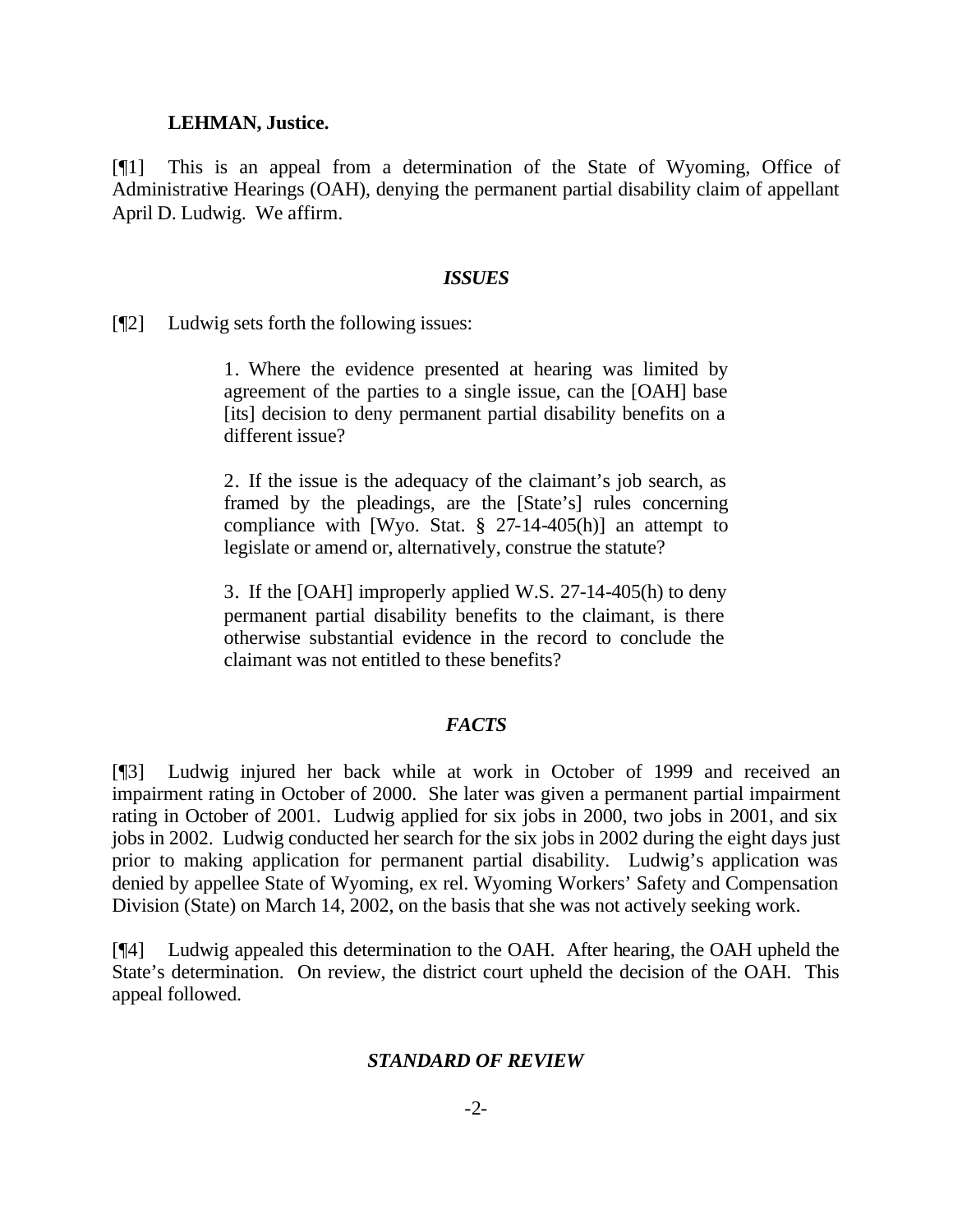[¶5] The parameters for judicial review of an agency action are found in Wyo. Stat. Ann. § 16-3-114.<sup>1</sup> Serda v. State ex rel. Workers' Safety and Compensation Div., 2002 WY 38, 18, 42 P.3d 466, ¶18 (Wyo. 2002). Our standard of review when reviewing administrative agency action was clarified and refined in the case of *Newman v. State ex rel. Workers' Safety and Compensation Div.*, 2002 WY 91, 49 P.3d 163 (Wyo. 2002). That case held that "the substantial evidence test is the appropriate standard of review . . . when factual findings are involved and both parties submit evidence." *Newman*, at ¶22.

[¶6] In appeals where both parties submitted evidence at the hearing below and the dispute is over the soundness of the factual findings of the agency, *Newman* mandates the appellate review be limited to application of the substantial evidence test. *Id.* This is true regardless of which party appeals from the agency decision. The substantial evidence test provides:

> In reviewing findings of fact, we examine the entire record to determine whether there is substantial evidence to support an agency's findings. If the agency's decision is supported by substantial evidence, we cannot properly substitute our

l

(i) Compel agency action unlawfully withheld or unreasonably delayed; and

(ii) Hold unlawful and set aside agency action, findings and conclusions found to be:

(A) Arbitrary, capricious, an abuse of discretion or otherwise not in accordance with law;

(B) Contrary to constitutional right, power, privilege or immunity;

(C) In excess of statutory jurisdiction, authority or limitations or lacking statutory right;

(D) Without observance of procedure required by law; or

(E) Unsupported by substantial evidence in a case reviewed on the record of an agency hearing provided by statute.

<sup>&</sup>lt;sup>1</sup> Wyo. Stat. § 16-3-114(c) (LexisNexis 2003):

<sup>(</sup>c) To the extent necessary to make a decision and when presented, the reviewing court shall decide all relevant questions of law, interpret constitutional and statutory provisions, and determine the meaning or applicability of the terms of an agency action. In making the following determinations, the court shall review the whole record or those parts of it cited by a party and due account shall be taken of the rule of prejudicial error. The reviewing court shall: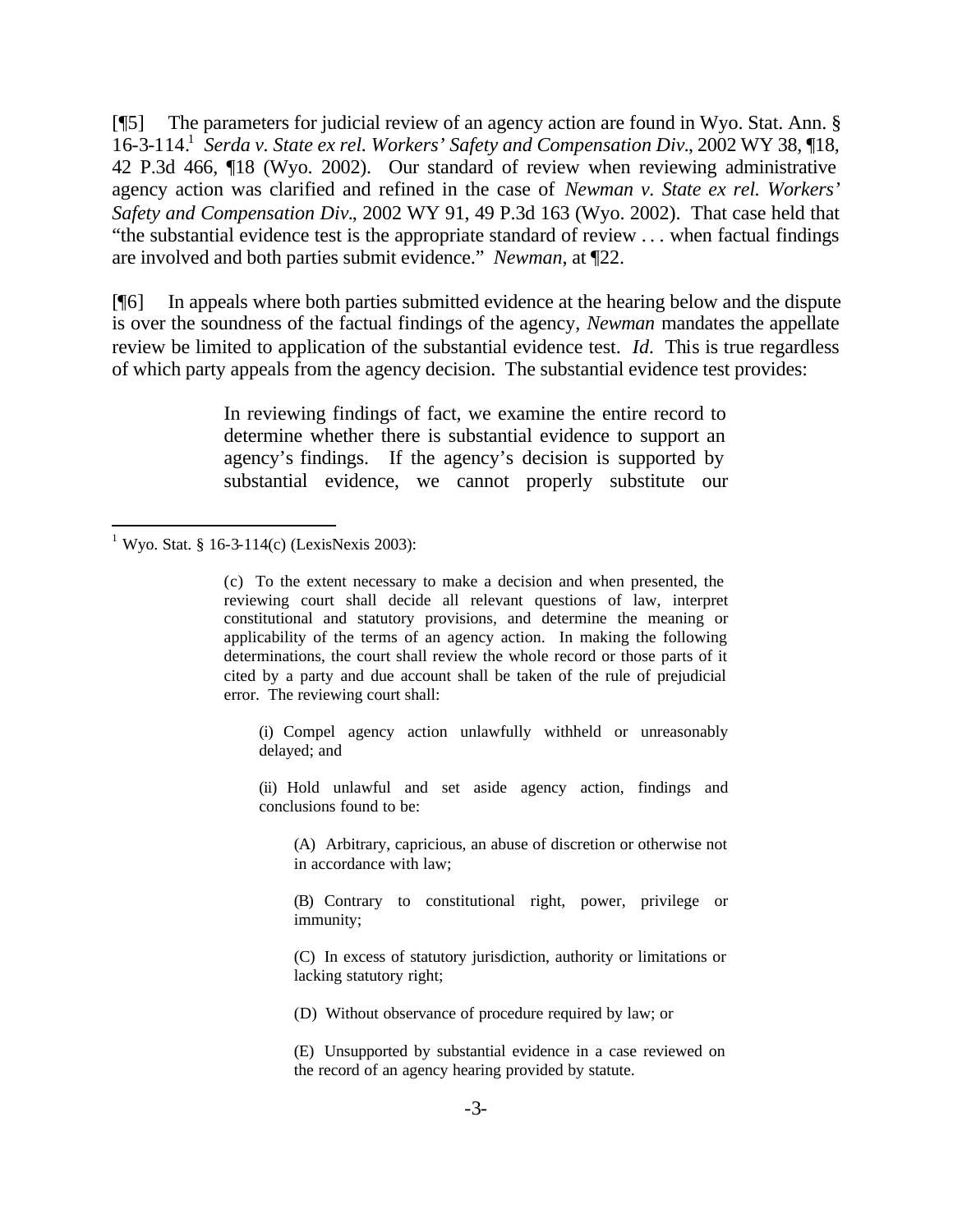judgment for that of the agency and must uphold the findings on appeal. Substantial evidence is relevant evidence which a reasonable mind might accept in support of the agency's conclusions. It is more than a scintilla of evidence.

*Newman*, at ¶12 (quoting *State ex rel. Workers' Safety and Compensation Div. v. Jensen*, 2001 WY 51, ¶10, 24 P.3d 1133, ¶10 (Wyo. 2001)). This court is required to review the entire record in making its ultimate determination on appeal. *Newman*, at ¶[19 and 24-26.

[¶7] In *State ex rel. Workers' Safety and Compensation Div. v. Garl*, 2001 WY 59, ¶9, 26 P.3d 1029, ¶9 (Wyo. 2001), we acknowledged that:

> The interpretation and correct application of the provisions of the Wyoming Worker's Compensation Act are questions of law over which our review authority is plenary. *Collicott* [*v. State ex rel. Workers' Safety and Compensation Div.*, 2001 WY 35], at ¶4[, 20 P.3d 1077, ¶4 (Wyo. 2001)]. Conclusions of law made by an administrative agency are affirmed only if they are in accord with the law. *Id.* We do not afford any deference to the agency's determination, and we will correct any error made by the agency in either interpreting or applying the law. *Id.*

*In accord see Vaughan v. State ex rel. Workers' Compensation Div.*, 2002 WY 131, ¶6, 53 P.3d 559, ¶6 (Wyo. 2002).

## *DISCUSSION*

## *Sufficiency of Evidence*

[¶8] In the primary issue on appeal, Ludwig claims that insufficient evidence exists to conclude that she was not entitled to permanent partial disability benefits. The State argues that the OAH correctly found that Ludwig had failed to meet her burden of proof that she had actively sought suitable work.

[¶9] Wyo. Stat. Ann. § 27-14-405 (Lexis 1999), in applicable part, provides:

(h) An injured employee awarded permanent partial impairment benefits may apply for a permanent disability award subject to the following terms and conditions:

. . .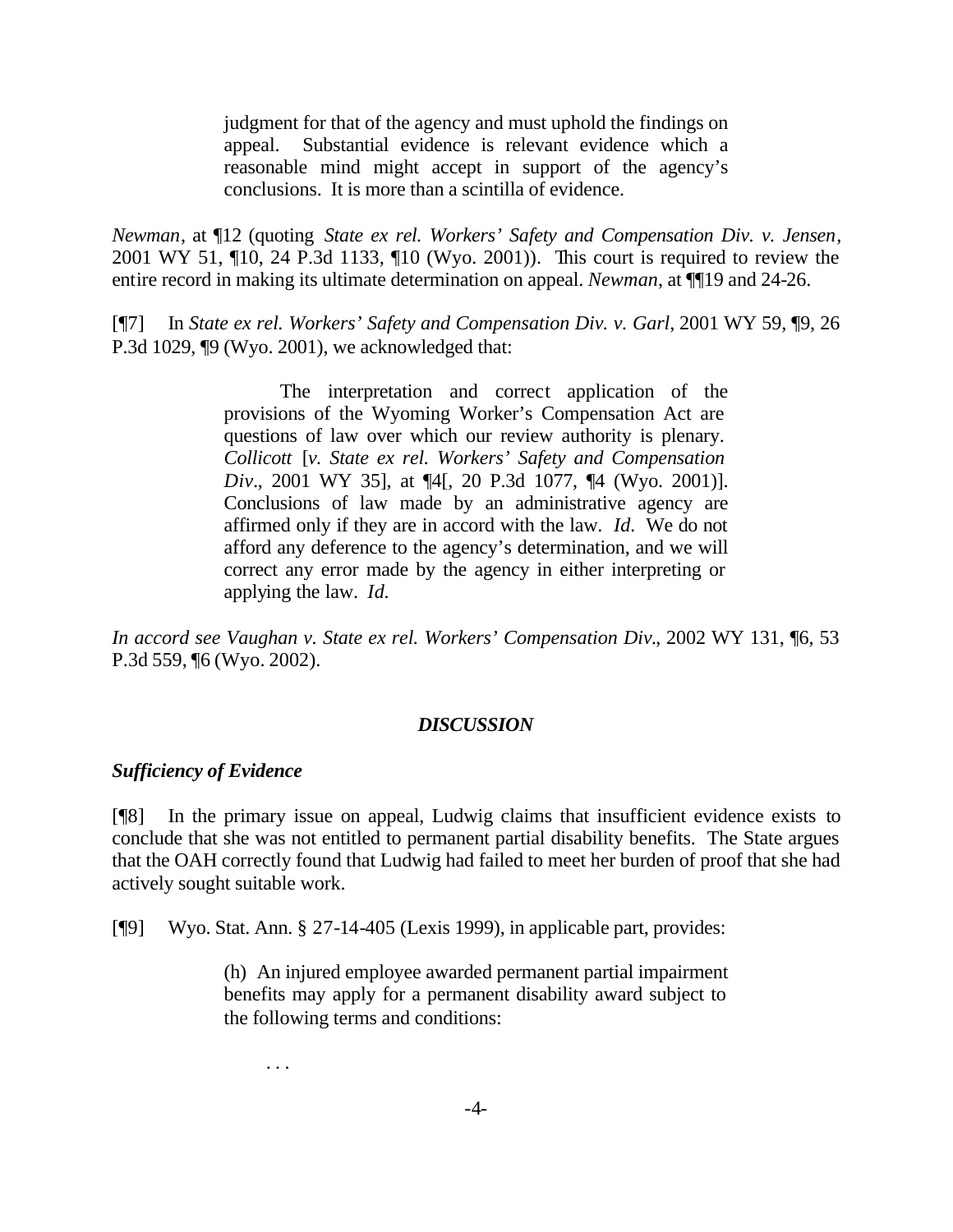(iii) The employee has actively sought suitable work, considering the employee's health, education, training and experience.

A claimant for workers' compensation benefits has the burden of proving all the essential elements of the claim by a preponderance of the evidence in the contested case hearing. *Hermosillo v. State ex rel. Workers' Safety and Compensation Div.*, 2002 WY 175, ¶6, 58 P.3d 924, ¶6 (Wyo. 2002); *Johnson v. State ex rel. Workers' Safety and Compensation Div.*, 2001 WY 48, ¶7, 23 P.3d 32, ¶7 (Wyo. 2001).

[¶10] A vocational evaluation, dated February 19, 2002, stated that Ludwig was not currently looking for work. Although Ludwig noted several things that she disagreed with in the vocational evaluation, she did not disagree with this statement. Moreover, Ludwig personally completed the job search record which reveals that Ludwig applied for six jobs in 2000, two jobs in 2001, and six jobs in 2002, with Ludwig conducting her 2002 job search during the eight days prior to her making application for permanent partial disability benefits. Ludwig admitted that the job search record represented a full, complete, and accurate list of all jobs for which she had applied since she was injured in October of 1999.

[¶11] Further review of the circumstances surrounding the job search record identified that, while Ludwig had contacted six employers in October of 2000, she only submitted four actual employment applications. Ludwig also contacted two employers in 2001 but submitted no actual employment applications. Likewise, just days before submitting her application for permanent partial disability, Ludwig contacted six other employers, yet did not submit a single employment application. In addition, Ludwig testified that to the best of her knowledge she had signed up with the local job service. She did not contact them, however, on a regular basis.

[¶12] The evidence further established that Ludwig was released to return to light to medium type work. Potential alternative occupation positions, which accurately took into account Ludwig's limitations, were identified. The labor market survey listed several jobs within Ludwig's limitations, experience, and training that were available within the entire state, including Rock Springs where Ludwig lived.

[¶13] In *Hermosillo*, at ¶9, a similar case, this court upheld a denial of permanent partial disability benefits based upon the claimant's failure to actively seek employment. Therein we stated:

> Under the statute [Wyo. Stat. Ann. §27-14-405], the hearing examiner was required to consider whether the evidence showed that Hermosillo was "actively" seeking employment. A review of the record shows that Hermosillo testified that, since 1999, he had applied at ten different companies, but, in his opinion, had not been hired either because of his health or his limited ability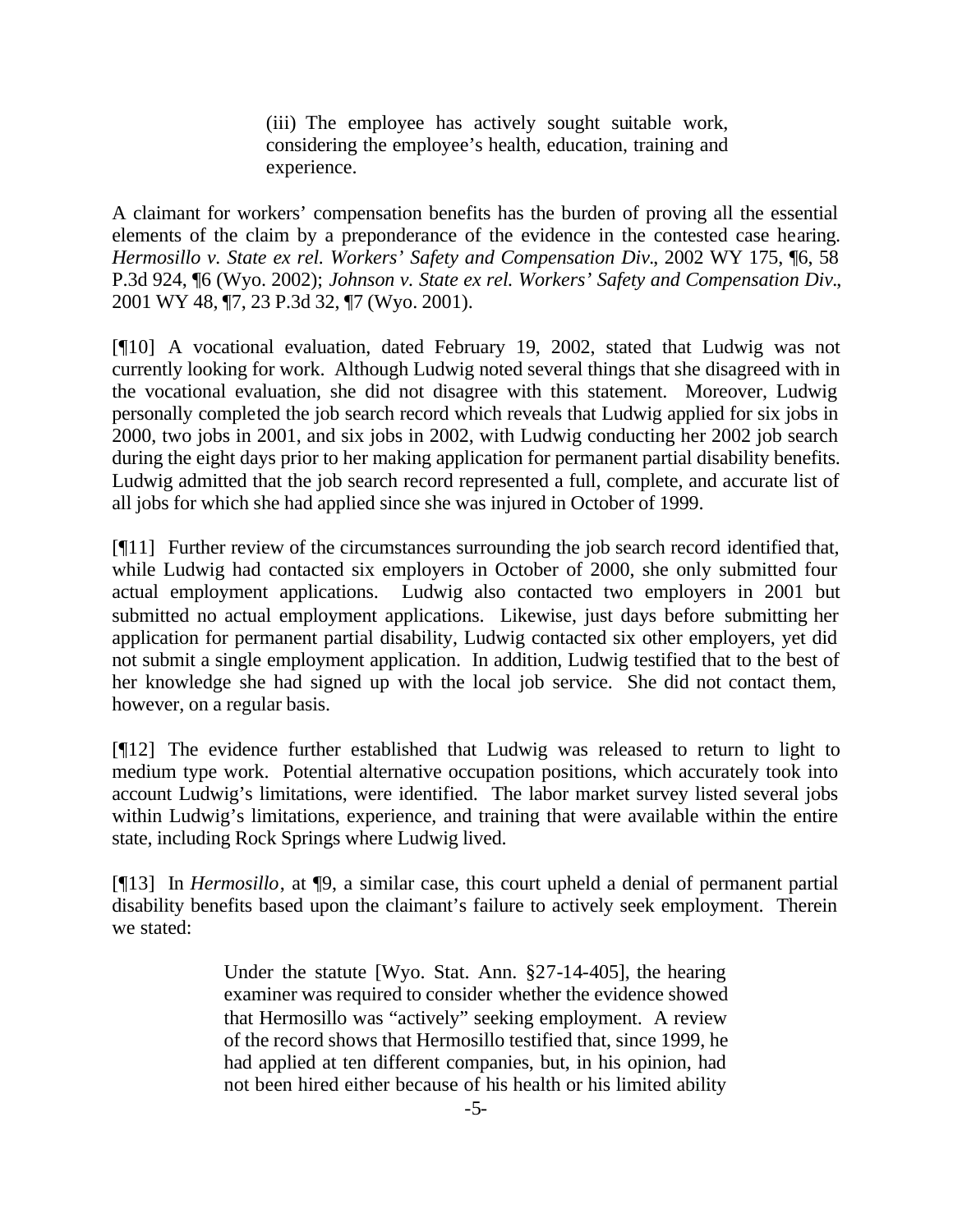to speak English. Hermosillo did not testify about the specific dates of his applications or provide further details about his job search efforts. Before he applied for benefits, he registered with the Department of Vocational Rehabilitation and, at the time of hearing, was about to begin a part-time position for a few hours per week. In contrast, the Division presented testimony by the vocational evaluator that, in 2000 and 2001, work was available for which Hermosillo was qualified and would accommodate the lifting restrictions imposed by his physician. The evaluator testified that work at a comparable or higher wage was available for Hermosillo despite a language barrier and lifting restrictions. This evidence of sporadic efforts is substantial evidence supporting the hearing examiner's conclusion that Hermosillo did not present evidence that he had engaged in any kind of a sustained effort to apply or train for work when he applied for benefits. Although the evidence somewhat conflicts, a review of the entire record shows that the hearing examiner's conclusion that Hermosillo had not actively looked for work as required by the statute was reasonable and not arbitrary and capricious.

[¶14] Upon review of the record, we hold, as in *Hermosillo*, the conclusion reached by the OAH that Ludwig failed to prove she had actively sought employment is supported by substantial evidence. This determination was sufficiently based upon exhibits and testimony presented by both parties, including the testimony of Ludwig herself.

## *Application of Agency Rules*

[¶15] Ludwig also asserts that even insofar as the OAH ruled that she had not sought work as required by §27-14-405(h), the OAH improperly used the State's rules in reaching that determination. The State counters that Ludwig failed to bring that issue before the OAH; hence, the issue is not properly before this court and should not be considered. Alternatively, the State contends that the OAH did not rely on the State's rules concerning "actively seeking employment" in making its decision.

[¶16] This court has consistently held that it "will not consider issues which are raised for the first time on appeal unless they are jurisdictional issues or issues of such a fundamental nature that they must be considered." *Joyner v. State*, 2002 WY 174, ¶13, 58 P.3d 331, ¶13 (Wyo. 2002); *Robinson v. Pacificorp*, 10 P.3d 1133, 1136 (Wyo. 2000); *WW Enterprises, Inc. v. City of Cheyenne*, 956 P.2d 353, 356 (Wyo. 1998). Nevertheless, even summary review of this issue discloses the OAH's ruling is supported through application of the language within  $\S 27-14-405(h)$ .